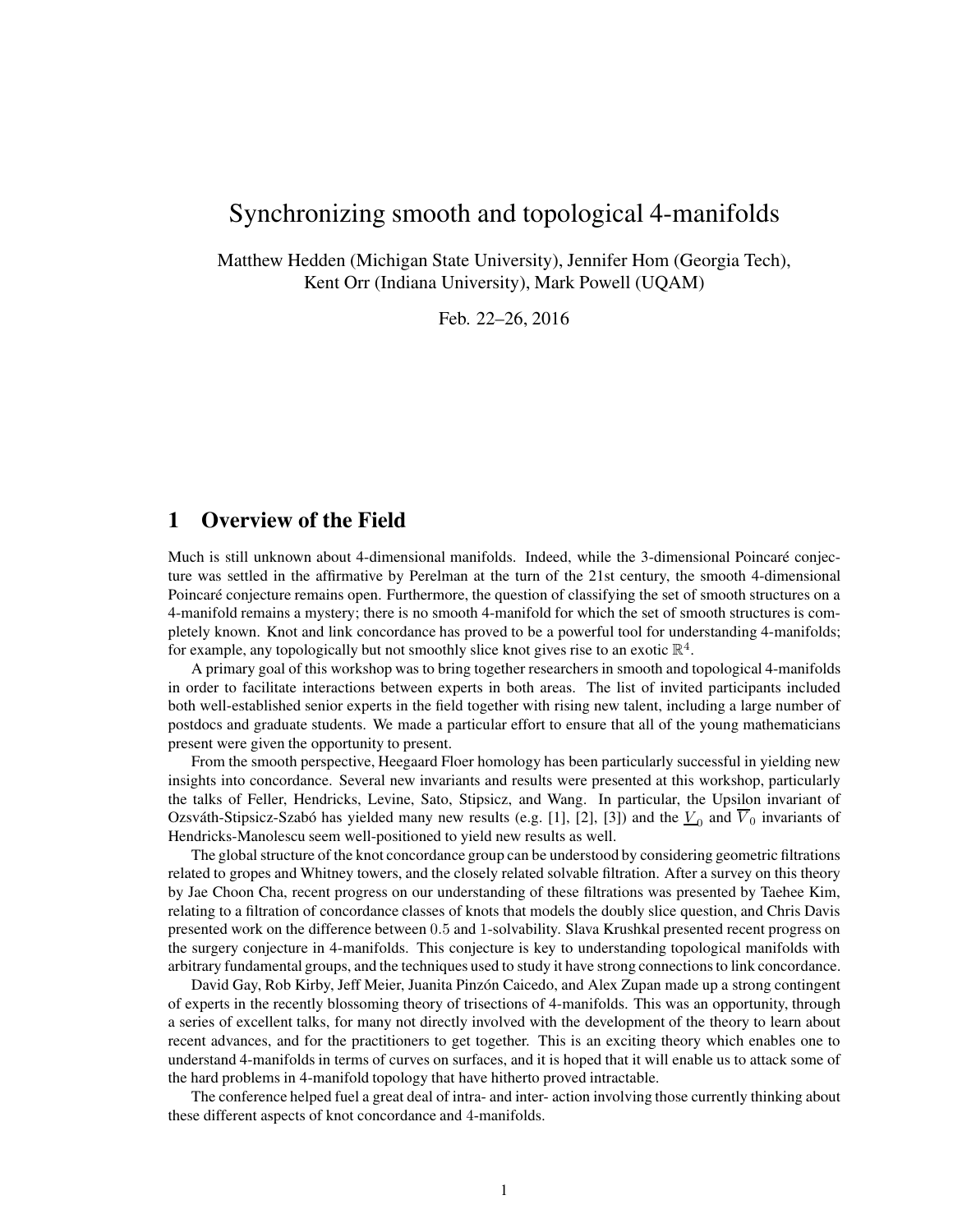# 2 Presentations

- Jae Choon Cha opened the workshop with an excellent overview of topological concordance of knots and links. He discussed disk embedding in dimension 4 and filtrations arising from gropes and Whitney towers. His talk also featured numerous open problems (see Section 3.1), which helped to kick off a week of fruitful interactions and discussions amongst the participants.
- Christopher Davis spoke on 1-solvability and genus one algebraically slice knots; this is joint with Taylor Martin, Carolyn Otto, and Jung Hwan Park. In the 1990's Cochran Orr and Teichner introduced a filtration of knot concordance indexed by half integers (the solvable filtration.) Since then this filtration has been a convenient setting for many advances in knot concordance. There are now many results in the literature demonstrating the difference between the *n*th and  $(n.5)$ th terms in this filtration, but none regarding the difference between the  $(n.5)$ th and  $(n + 1)$ st. Davis, Martin, Otto, and Park prove that every genus one (0.5)-solvable knot is 1-solvable. They also provide a new sufficient condition for a high genus (0.5)-solvable knot to be 1-solvable and give some possible candidates for knots which are (0.5)-solvable but not 1-solvable.
- Andrew Donald spoke on a slicing obstruction from the 10/8 theorem. This is joint with Faramarz Vafaee. A smooth knot slicing obstruction can be derived from Furuta's 10/8 theorem using 0-surgery on knots. They show that this detects torsion elements in the concordance group and can be used to find topologically slice knots which are not smoothly slice.
- Peter Feller spoke on joint work with David Krcatovich in which they use the Upsilon invariant to provide bounds on cobordisms between knots that "contain full-twists". They recover and generalize a classical consequence of the Morton-Franks-Williams inequality for knots: positive braids that contain a full twist realize the braid index of their closure. They also provide inductive formulas for the Upsilon invariants of torus knots and compare the Upsilon function to the Levine-Tristram signature profile.
- Stefan Friedl spoke on a conjectural "if and only if criterion" for topological concordance to the unknot and the Hopf link; the conjecture was originally stated by Peter Teichner and Friedl in 2004. In his talk, Friedl provided evidence for the conjecture and reported on rather preliminary work with Patrick Orson on extending this conjecture to the concordance to the Hopf link.
- Kristen Hendricks gave a talk on involutive Heegaard Floer homology, in which she and Ciprian Manolescu use the conjugation symmetry on the Heegaard Floer complexes to define a three-manifold invariant. Within this package of invariants are two new invariants of homology cobordism, one of which (unlike other invariants arising from Heegaard Floer homology) detects non-sliceness of the figure-eight knot. These homology cobordism invariants give rise to knot concordance invariants by considering surgery along the knot; the computation of these knot invariants depends on the knot Floer complex  $CFK^{\infty}$ , together with an endomorphism  $\iota_K$ .
- Francesco Lin gave a talk on Pin(2) monopole Floer homology, the Morse-theoretic analogue of Manolescu's Pin(2)-equivariant Seiberg-Witten-Floer homolog. It can be used to provide an alternative disproof of the longstanding Triangulation Conjecture. He also discussed some computational tools for the theory.
- Taehee Kim spoke on joint work with Jae Choon Cha on unknotted gropes and Whitney towers in 4space. Gropes and Whitney towers are primary tools for studying 4-dimensional topology. As an effort to understand gropes and Whitney towers via the structure of their complements, they introduce notions of unknotted gropes/Whitney towers in 4-space. This is motivated by Freeman's result that an embedded 2-sphere in 4-space is topologically unknotted if its complement has infinite cyclic fundamental group. As an application, they establish grope and Whitney tower bi-filtrations of knots in 3-space by taking a slice of unknotted gropes/Whitney towers. Using the amenable signature theorem by Cha, which is based on the work of Cha and Orr, they prove that these bi-filtrations have rich structures.
- Slave Krushkal gave two talks, the first on  $1/2 \pi_1$ -null surgery kernels, and the second on a homotopy<sup>+</sup> solution to the A-B slice problem, both joint work with Mike Freedman. It has been known for a long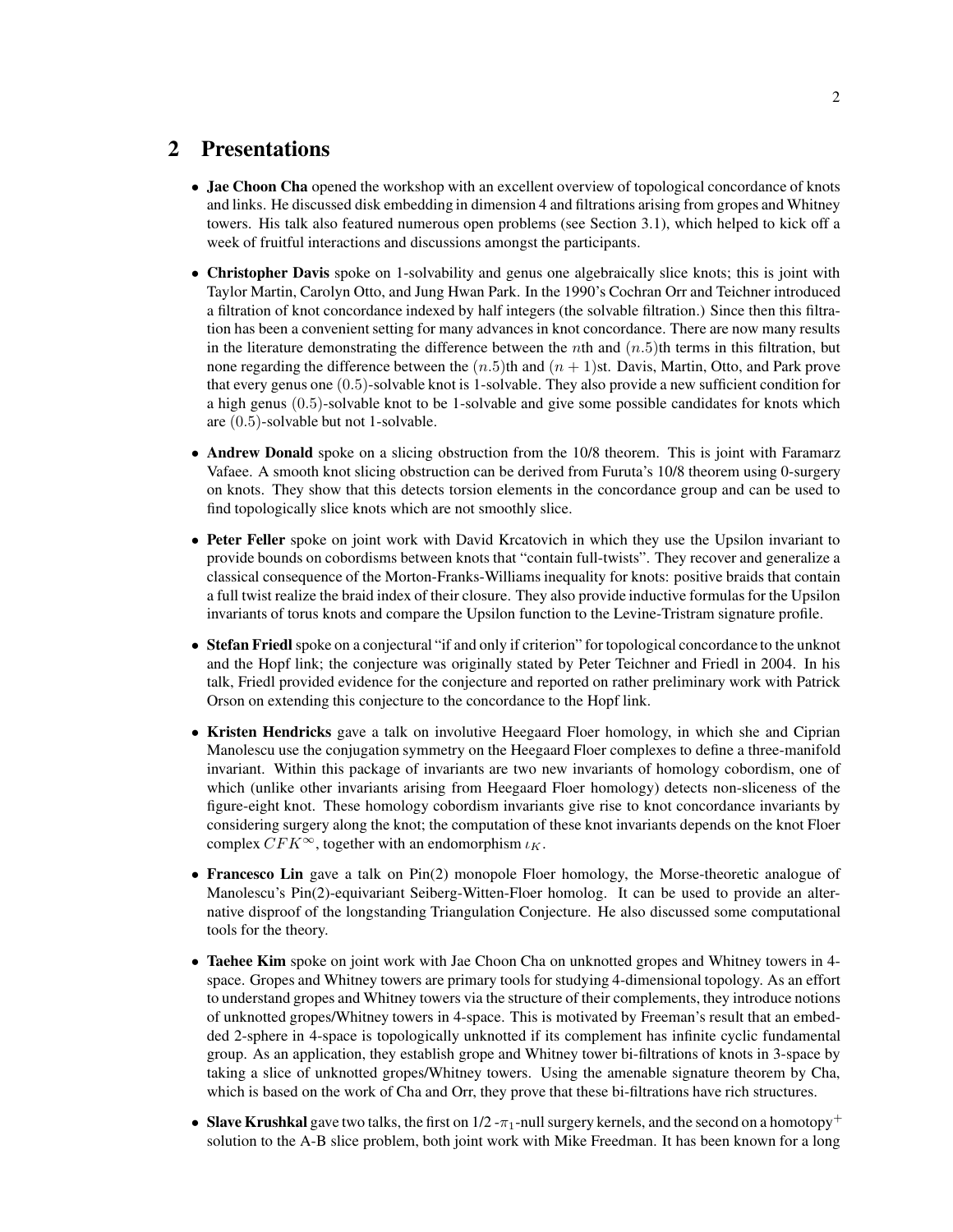time that  $\pi_1$ -null surgery kernel imply surgery (pg 94 Freedman-Quinn book) and also that weaker grope based kernels are"universa" for surgery (if you can solve these problems, you can solve all unobstructed surgery problems.) Freedman and Krushkal have shown that a kind of kernel"half way betwee" the two is still universal.

Four-dimensional surgery is a fundamental technique underlying geometric classification results for topological 4-manifolds. It is known to work in the topological category for a class of "good" fundamental groups. This result was originally established in the simply-connected case by Freedman in 1981, and it is currently known to hold for groups of subexponential growth and a somewhat larger class generated by these. The A-B slice problem is a reformulation of the surgery conjecture for free groups, which is the most difficult case. In this talk Krushkal showed that the A-B slice problem admits a link-homotopy+ solution. The proof relies on geometric applications of the group-theoretic 2-Engel relation. He also discussed implications for the surgery conjecture.

- Adam Levine spoke on satellite operators and piecewise-linear concordance. He shows that there exists a knot in a homology sphere  $Y$ , which is the boundary of a contractible 4-manifolds, such that K does not bound a piecewise-linear disk in any homology 4-ball bounded by  $Y$ . His proof relies on a computation of the concordance invariants  $\tau$  and  $\varepsilon$  using bordered Floer homology, which shows that a certain satellite operator does not induce a surjection on the knot concordance group.
- Lukas Lewark spoke on joint work with Peter Feller on upper bounds for the topological slice genus of knots. In 1981, Freedman proved that knots with trivial Alexander polynomial bound a locally flat disc in the four-ball. As a consequence, Feller showed that the degree of the Alexander polynomial constitutes an upper bound for the topological slice genus of a knot. Lewark and Feller proved a stronger bound, which is still determined solely by the knot's Seifert form. Their work leads to upper bounds for the slice genus of torus knots (Baader, Feller, Lewark, Liechti) and two-bridge knots (Feller, Mccoy), and for the stable slice genus of alternating knots (Baader, Lewark).
- Andrew Lobb gave a talk on Khovanov-Rozansky smooth sliceness obstructions; this is joint work with Lukas Lewark. Rasmussen's invariant from perturbed Khovanov cohomology is a concordance homomorphism to the integers which also gives a lower bound on the smooth slice genus. Khovanov-Rozansky  $sl(n)$  cohomology generalizes Khovanov cohomology (which appears as the case  $n = 2$ ) and perturbations of it give rise both to a slew of concordance homomorphisms which are also lower bounds as well as to lower bounds which are not equivalent to concordance homomorphisms. For the case  $n = 2$  there is essentially only one perturbation, while already perturbations of the case  $n = 3$ exhibit complicated behavior.
- Jeff Meier, Juanita Pinzón Caicedo, and Alex Zupan all gave talks on trisections of 4-manifolds. Pinzón Caicedo spoke on joint work with Nick Castro in which they develop a definition of relative trisections for 4-manifolds with boundary, and prove a uniqueness result in terms of stabilizations. Meier spoke on joint work with Zupan, where they adapt the theory of trisections to the relative setting of knotted surfaces in the four-sphere. Their theory serves as a four-dimensional analogue to bridge splittings of classical knots and links: every such surface admits a decomposition into three standard pieces called a bridge trisection. Zupan spoke on joint work with Meier and Trent Schirmer. They show that a given link has Stable Generalized Property R if and only if a certain infinite family of induced trisections is nonstandard.
- Matthias Nagel spoke on unlinking information from 4-manifolds. He explained how to obtain lower bounds on unlinking numbers through 4-manifold techniques using a generalization of a theorem of Cochran-Lickorish. He demonstrated the method using links from Kohn's table whose unlinking numbers have only recently been determined through these methods.
- Daniel Ruberman spoke on two results related to 4-manifolds with boundary. The first, joint with Dave Auckly, Hee Jung Kim, and Paul Melvin, is a construction of diffeomorphisms of finite order on the boundary of certain contractible manifolds that change their smooth structure relative to the boundary. Tange has recently announced a similar result. They show in fact that for any finite group  $G$ acting on the 3-sphere, there is a G-action on the boundary of a contractible manifold, such that every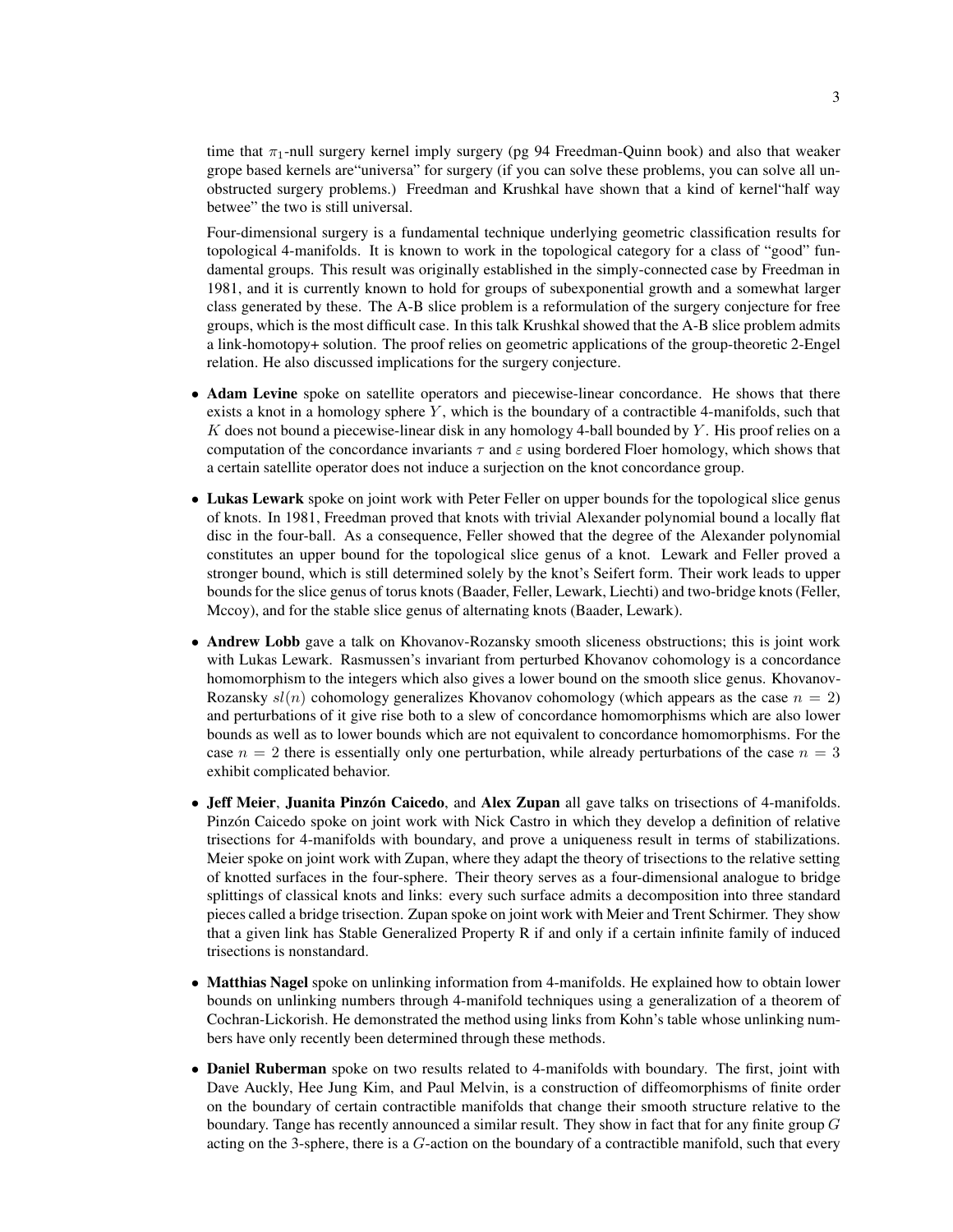element changes the smooth structure relative to the boundary. Their construction initially produces reducible boundaries, and then they show how to make these hyperbolic. The second set of results, joint with Arunima Ray, is concerned with two analogues of Dehn's lemma for 4-manifolds. They give examples of a reducible 3-manifold Y bounding a 4-manifold W that does not split smoothly as a boundary-connected sum, even though the reducing sphere in Y is null-homotopic in W. By a different construction, they find a contractible 4-manifold  $W$  with boundary a 3-manifold  $Y$  containing an essential torus that doesn't bound (smoothly, in one version; topologically in another version) a solid torus in W.

- Kouki Sato gave a talk on Heegaard Floer correction terms of 1-surgeries along  $(2, q)$ -cablings. The Heegaard Floer correction term (d-invariant) is an invariant of rational homology 3-spheres equipped with a Spin<sup>c</sup> structure. In particular, the correction term of 1-surgeries along knots in the 3-sphere is a (2Z-valued) knot concordance invariant  $d_1$ . In this work, Sato estimates  $d_1$  for the  $(2, q)$ -cable of any knot K. This estimate does not depend on the knot type of K. If K belongs to a certain class which contains all negative knots, then equality holds. By using this estimate, Sato obtain two corollaries. One of the corollaries shows that the relationship between  $d_1$  and the Heegaard Floer tau invariant is very weak in general. The other one gives infinitely many knots which cannot be unknotted either by only positive crossing changes or by only negative crossing changes.
- Minkyoung Song gave a talk on invariants and structures of the homology cobordism group of homology cylinders. The homology cobordism group of homology cylinders is enlargement of both the mapping class group and the concordance group of string links in homology  $D^2 \times I$ . Song studies the structure of the group via a filtration of extended Milnor invariants combined with Johnson homomorphisms, and also obtains deeper information invisible to previously known invariants by employing Hirzebruch-type intersection form defect invariants
- Laura Starkston spoke on line arrangements in the topological, smooth, and symplectic categories. This is joint work with Danny Ruberman. A complex line arrangement is a collection of complex projective lines in  $\mathbb{CP}^2$  which may intersect at points of multiplicity greater than two. The combinatorial arrangements which can be geometrically realized and their space of realizations have been studied classically. They define symplectic, smooth, and topological versions of complex line arrangements in  $\mathbb{CP}^2$ , and studied their realizability. While one might hope that these more flexible categories allow us to realize any combinatorics, they showed that there are obstructions to topological realizations of many combinatorial arrangements. Many open questions remain about realizability in different categories.
- András Stipsicz gave a talk on the Upsilon invariant, which provides a homomorphism from the smooth knot concordance group to the group of piecewise-linear functions from  $[0, 2]$  to  $\mathbb{R}$ . The invariant comes from applying a 1-parameter family of linear transformations to the knot Floer bifiltered chain complex  $CFK^{\infty}$ .
- Shida Wang spoke on semigroups of iterated torus knots and the Upsilon invariant. He discussed the usage of semigroups and some subtleties in the computation of the Upsilon invariant for torus knots. He also gave some nontriviality results on the kernel of the Upsilon invariant.

### 3 Recent Developments and Open Problems

The following open problems were discussed at the workshop.

#### 3.1 Jae Choon Cha's talk

- 1. The  $\pi_1$ -null disc lemma for free groups, or perhaps for amenable groups.
- 2. Are good boundary links freely slice?
- 3. Whitehead double conjecture: A Whitehead double of a link is freely slice if and only if the link is homotopically trivial.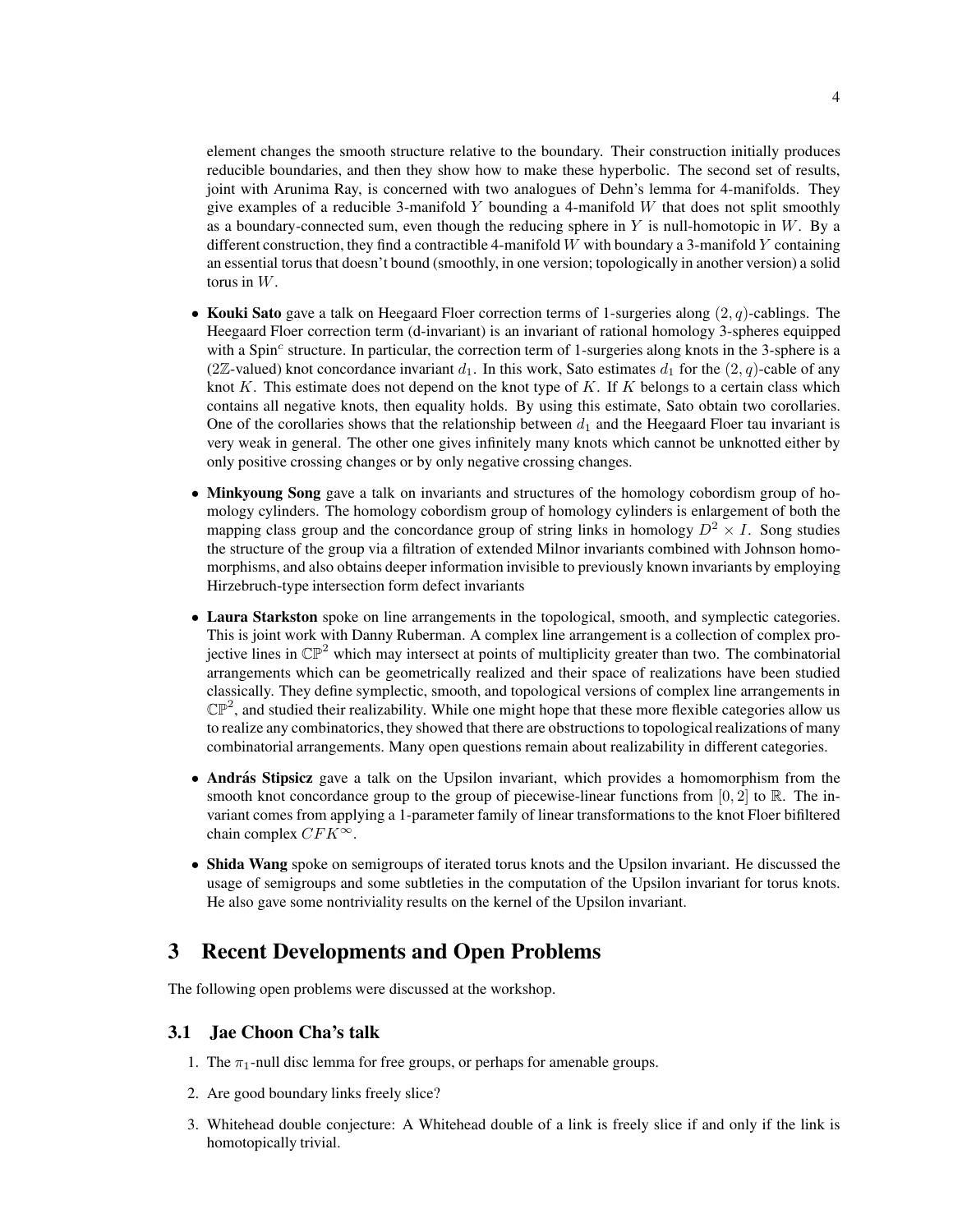- 4. Is the map from  $\mathcal C$  to the concordance of knots in  $\mathbb Z$ -homology 3-spheres an injection?
- 5. Develop a homology surgery machinery in dimension 4.
- 6. Construct higher order invariants of boundary links beyond those determined by the map to the free group.
- 7. Is there finite order in  $C$  other than the order 2 elements given by negative amphichiral knots?
- 8. Do all algebraic order 4 knots have infinite order in the knot concordance group?
- 9. Can the amenable signature theorem be used for non-solvable groups to obstruct slicing, or perhaps bounding certain types of Whitney towers?
- 10. Is the intersection of the grope, Whitney tower or  $n$ -solvable filtration trivial?
- 11. Does homology cobordism of zero surgeries preserving the homotopy classes of the meridians imply concordance?

#### 3.2 Jae Choon Cha problem session

- 1. Is it true that K slice if and only if  $BD_n(K)$  is slice for all n? It is known that  $BD_n(K)$  is Q-slice (bounds a disc in a rational homology 4-ball). Then  $BD_{n-1}(K)$  is rationally slice. Thus  $K \# K^r$  is Q-slice.
- 2. He drew a knot a bit like a twist knot with an a-fold clasp and  $-a$  twists. With  $a = 1$  it is the figure eight. Now let  $K_a$  be the  $(2, 1)$  cable of that knot. It is known that  $K_a$  is Q-slice. The answer is probably no because Miyazaki, using Casson and Gordon, showed that  $K_1$  is not homotopy ribbon.

Also,  $M_{K_a}$  is 0-surgery cobordant to  $S^1 \times S^2$  via W such that  $H_1(W) = \mathbb{Z} \oplus \mathbb{Z}_2$  and  $H_2(W) = \mathbb{Z}$ . The meridians are not homotopic. When you find a new concordance invariant please compute it on a couple of these knots and email Jae Choon.

#### 3.3 Jeff Meier

- 1. Is there a unique surface with bridge trisection number 3?
- 2. Is a knot of a connect sum of n copies of  $\mathbb{RP}^2$ s in  $S^4$  with  $\pi_1 = \mathbb{Z}/2$  unknotted i.e. (topologically) equivalent to the standard embedding of such a surface?

### 3.4 Mark Powell

1. Are the iterated graded quotients of the bipolar filtration of topologically slice knots non trivial, or even better of infinite rank?

#### 3.5 Adam Levine

1. If  $K_1$  is concordant to  $K_2$ , then for all  $n$ ,  $S_n^3(K_1)$  is homology cobordant to  $S_n^3(K_2)$ . Is the converse true?

Note that for all *n*, there exists  $K_1$  and  $K_2$  such that  $S_n^3(K_1)$  is homology cobordant to  $S_n^3(K_2)$  but  $K_1$  and  $K_2$  are not concordant. (Cochran-Franklin-Hedden-Horn for  $n = 0$ ). But you have to change the knots for different  $n$ . Challenge: find a single pair that works for multiple  $n$ .

Let P be a winding number 1 satellite operator. Let  $P(K, t)$  be the t-twisted satellite of K. Suppose that  $P(U, -n)$  is slice. Then for any knot K,  $S_n^3(K)$  is homology cobordant to  $S_n^3(P(K))$ .

2. Can we find P such that  $P(U, -n)$  is slice for all n, but  $P \cup \eta$  (where  $\eta$  is the meridian of the solid torus in which  $P$  sits) not concordant to the Hopf link?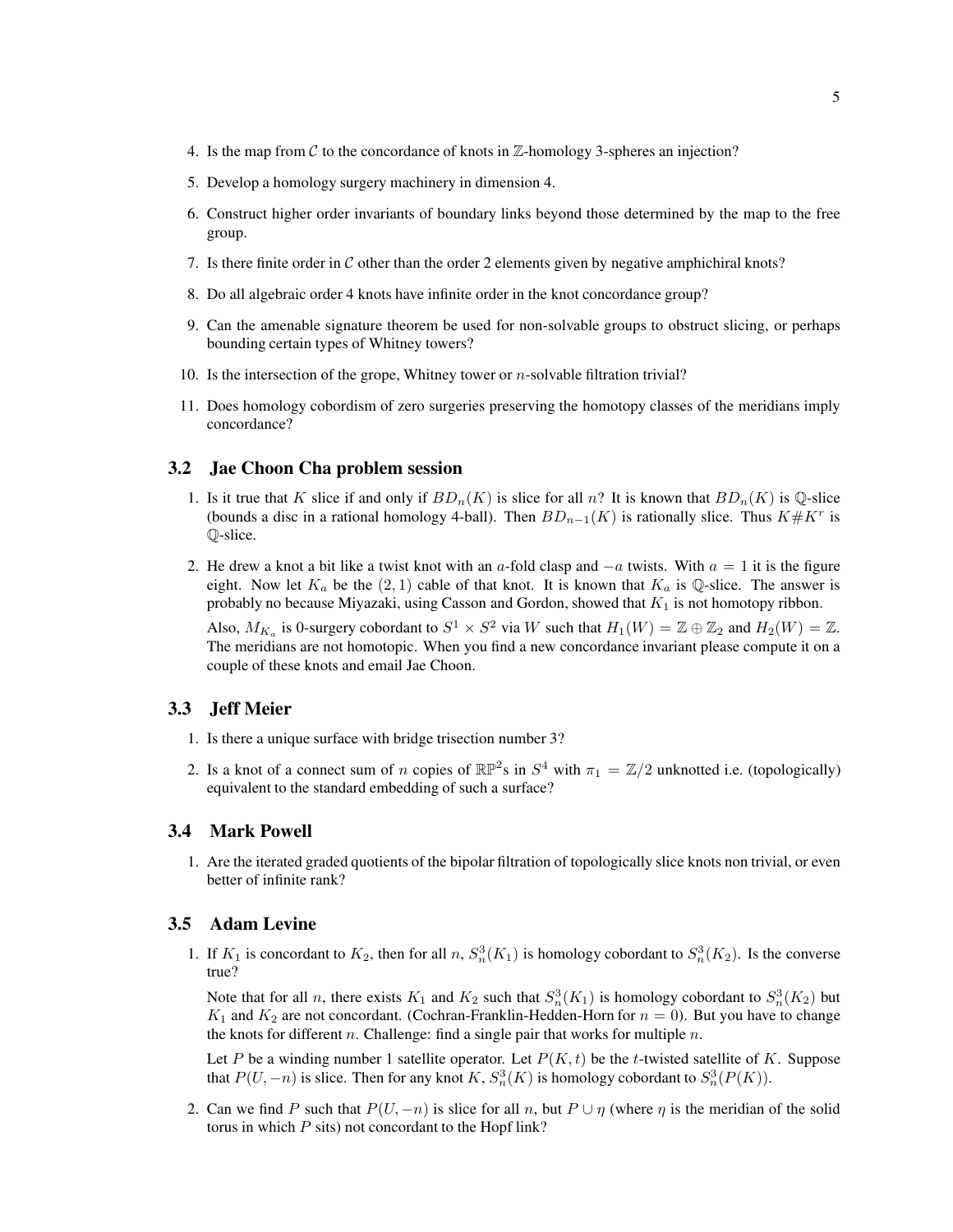#### 3.6 Matt Hedden

- 1. Same question as Adam for branched covers of knots. If all the branched covers are homology cobordant then are the knots concordant?
- 2. Follow up from Kent (see below, Matt stood up once after Adam and once after Kent). Does there exist a P in a solid torus such that  $P: \mathcal{C} \to \mathcal{C}$  is a non-trivial homomorphism, not equal to the identity nor to zero? He would conjecture no.

### 3.7 Kent Orr

- 1. Related to work of Davis and Ray. Rough question: can one put a structure on the "family of satellite operators" so that  $C^{top}$  is a "module" over this structure. One has to also consider string links, by the work of John Burke and Diego Vela.
- 2. Cochran-Harvey-Leidy. Fractal structure conjecture. The primary decomposition of the iterated quotients of the n-solvable filtration gives evidence. Can we define interesting metrics that enable us to make the fractal structure precise? Does the family of satellite operators have a fractal structure?

#### 3.8 Danny Ruberman

1. Let Y be an integral homology 3-sphere that bounds a contractible 4-manifold W, i.e.,  $\partial W = Y$ . Suppose that  $K$  in  $Y$  is a knot. Does  $K$  bound an embedded disc in  $W$ ? (No locally flat requirement.)

Recall the proof that any homology sphere bounds a contractible 4-manifold. Take a product  $Y \times I$ then do surgery to make it a homology cobordism with  $\pi_1 = 0$ . Stack infinitely many and then use the proper h-cobordism theorem to recognise the end as  $S^3 \times \mathbb{R}$  and add in a point.

- 2. Given  $(Y, K)$  as above, does there exist a 1-connected h-cobordism X from Y to Y containing a concordance from  $K$  to  $K$ ?
- 3. Real version. Suppose Y has a  $\mathbb{Z}_n$  action with fixed set a knot K. Does the  $\mathbb{Z}_n$  action extend over  $W \simeq$  \*? (Yes if  $\mathbb{Z}_n$  acts freely.)
- 4. (Also from Adam Levine's talk.) Is every knot in an integral homology sphere topologically concordant in a homology cobordism to a knot in  $S^3$ ?

#### 3.9 Shida Wang

1. In his talk, Shida Wang conjectured that L-space iterated torus knots are the only L-space knots whose set of exponents of the Alexander function are closed under addition. Based on conversations with David Krcatovich, Wang tried more potential counterexamples to his conjecture.

#### 3.10 Slava Krushkal

1. Are Whitehead doubles of all homotopically trivial links are topologically slice?

# 4 Scientific Progress Made

• Dave Gay and Rob Kirby finished the last piece of a puzzle and proved that a trisection of a finitely presented group determines a unique smooth, closed, oriented 4-manifold, in analogy with Heegaard splittings which can be regarded as a bisection of a 3-manifold group. This was a question that Dave Gay asked at an open problems session, and Gay writes that "the initial burst of discussion that followed from me asking the question really helped push us to figure this out. One nice nugget of a corollary is that the smooth 4-dimensional Poincare conjecture can now be stated as a purely group theoretic question."